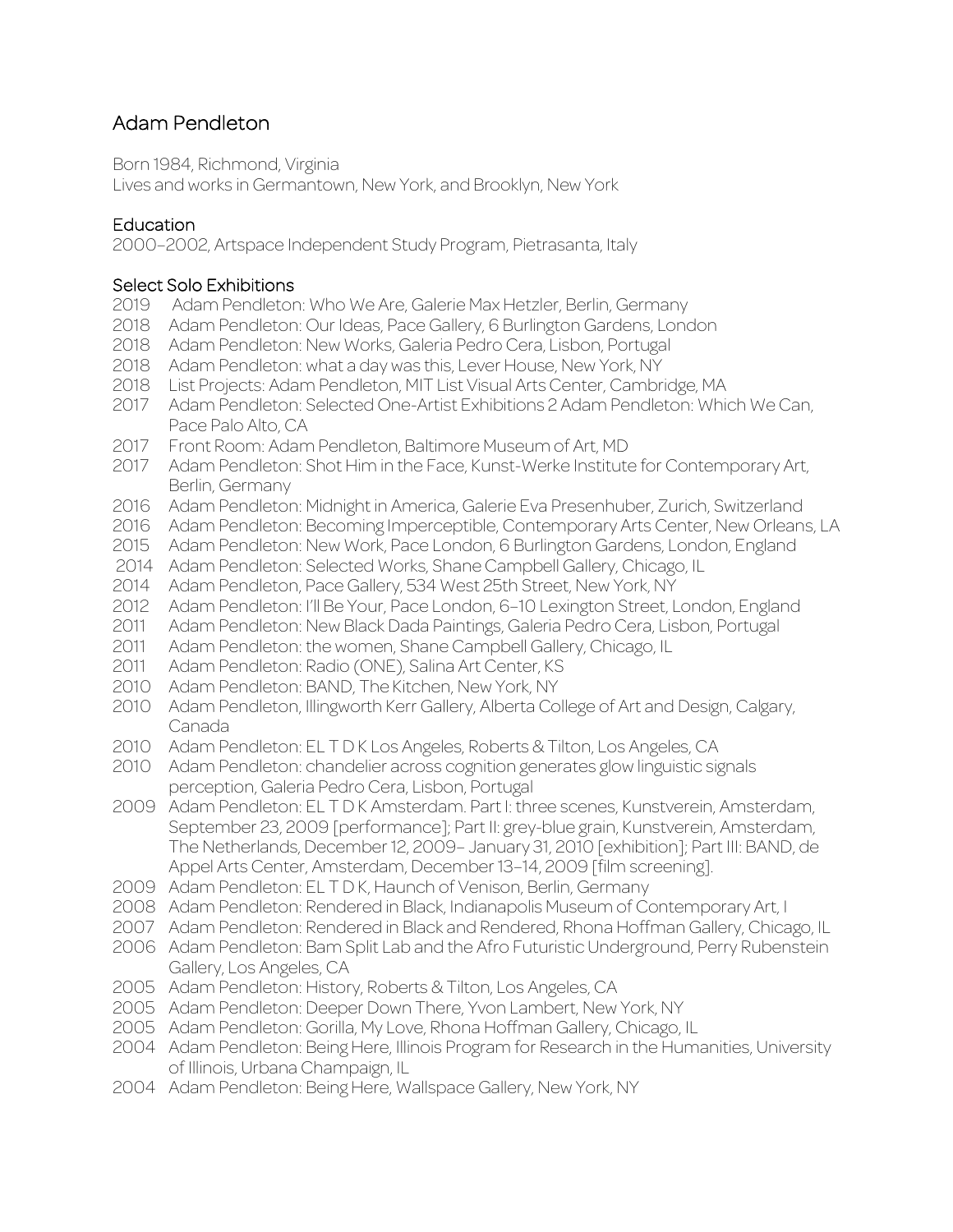# Select Group Exhibitions

- *No Thing: Pope.L, Adam Pendleton*, Galerie Eva Presenhuber, Zurich, Switzerland
- Liam *Gillick / Adam Pendleton*, Galerie Eva Presenhuber, New York, NY
- *Smooth Transitions*, Galerie Eva Presenhuber, Lowenbräu Areal, Zurich, Switzerland
- *LeWitt, Nevelson, Pendleton Part II*, Pace Gallery, Geneva, Switzerland
- Frieze New York 2018, Randall's Island, New York, NY
- *DPAM Collects: Happy Little Trees and Other Recent Acquisitions*, DePaul Art Museum, Chicago, IL
- *LeWitt, Nevelson, Pendleton*, Pace Gallery, Geneva, Swizterland
- *Second Sight: The Paradox of Vision in Contemporary Art*, Bowdoin College Museum of Art, Brunswick, ME
- *American African American*, Phillips, London, England
- *OCCUPY MANA: Artists Need to Create on the Same Scale That Society Has the Capacity to Destroy (Year 1)*, Mana Contemporary, Jersey City, NJ
- *Public Movement: On Art, Politics and Dance*, Moderna Museet Malmö,
- *Sonic Rebellion: Music as Resistance*, Museum of Contemporary Art Detroit, MI
- *I am you, you are too*, Walker Center for Art, Minneapolis, MN
- *How To Live Together*, Kunsthalle Wien, Vienna, Austria
- *The Arcades: Contemporary Art and Walter Benjamin*, The Jewish Museum, New York, NY
- *Lorraine O´Grady: Initial Recognition*, Centro Andaluz de Arte Contemporáneo, Seville, Spain
- *The Revolution Will Not Be Grey*, Aspen Art Museum, Colorado, July 1–October 16, 2016.
- *The Language of Things*. Organized by Public Art Fund, City Hall Park, New York, NY
- *Blackness in Abstraction*, Pace Gallery, 510 West 25th Street, New York, NY
- *New Visions*, Tensta Konsthall, Spånga, Sweden
- *Young, Gifted and Black,* Goodman Gallery, Johannesburg, South Africa
- *The 2015 Biennial of the Americas: Now? Now!*, The Museum of Contemporary Art, Denver, CO
- *Sharon Hayes, Tony Lewis, Adam Pendleton*, Andrea Rosen Gallery, New York, NY
- *Personne et les autres*, Belgian Pavilion, 56th International Art Exhibition, La Biennale di Venezia, Venice, Italy
- *Adventures of the Black Square: Abstract Art and Society 1915 – 2015,* Whitechapel Gallery, London, England
- *Civil Rights*, Void, Derry, Ireland
- *Selected Works*, Travesia Cuarto, Guadalajara, Mexico
- *We Love Video This Summer*, Pace Beijng, China
- *Radical Presence: Black Performance in Contemporary Art*, Walker Art Center, Minneapolis, MN
- *Love Story – The Anne & Wolfgang Titze Collection,* Winter Palace and 21er Haus, Belvedere Vienna, Austria
- *The Disappearance of the Fireflies*, Collection Lambert, Avignon, France
- *Joan Jonas & Adam Pendleton*, Galeria Pedro Cera, Lisbon, Portugal
- *The 30th Biennial of Graphic Arts: Interruption*, International Centre of Graphic Arts, Ljubljana, Slovenia
- *Warhol Ones*, Half Gallery, New York, NY
- *After Hours 2: Murals on the Bowery*, Art Production Fund, in partnership with The New Museum, Bowery between Delancey and East Houston Streets, New York, NY
- *Radical Presence: Black Performance in Contemporary Art*, Contemporary Art Museum Houston, TX.Traveled to Grey Art Gallery at New York University, New York, September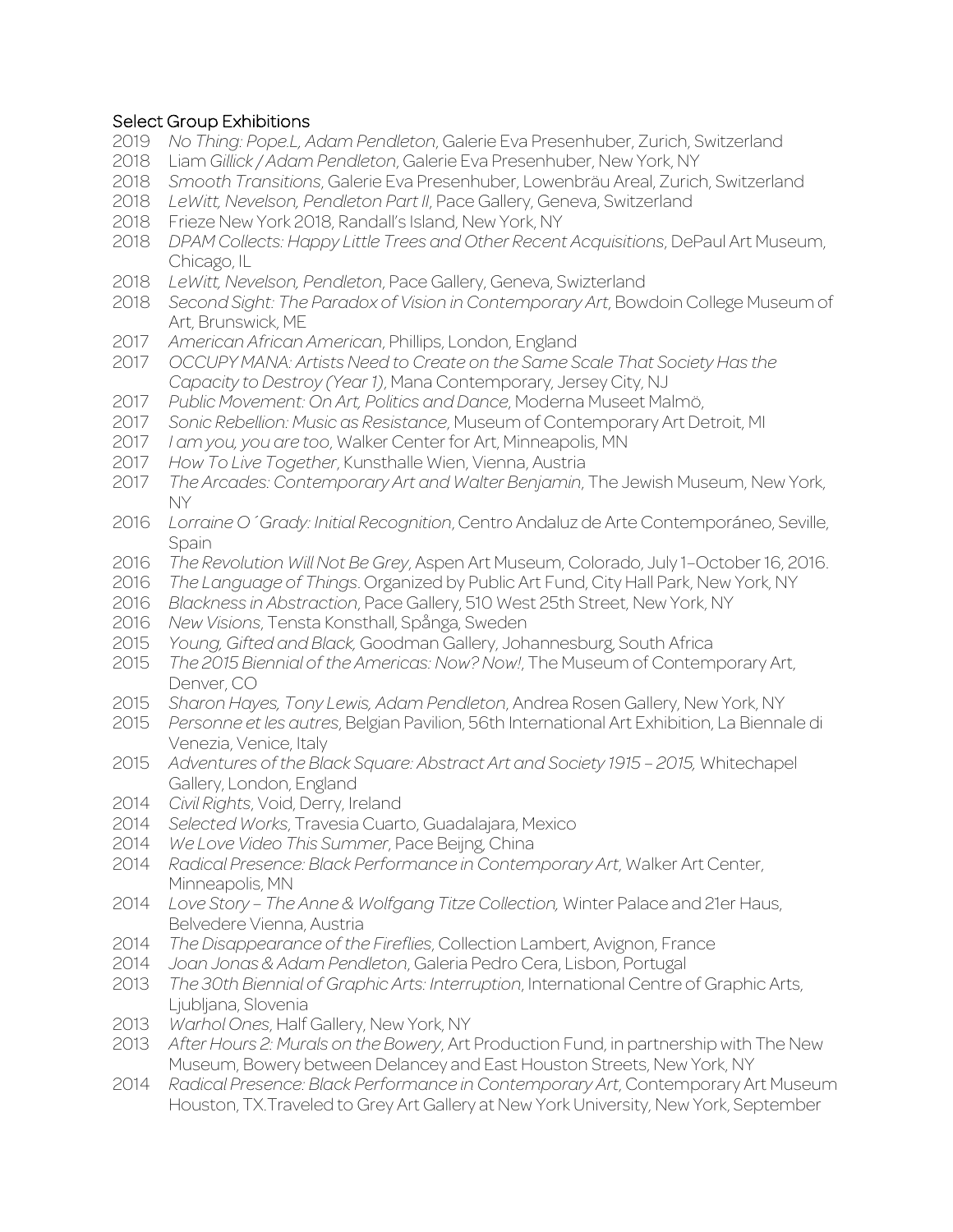10–December 7, 2013; The Studio Museum in Harlem, New York, November 14, 2013– March 9, 2014; Walker Art Center, Minneapolis, MN

- *Books: Adam Pendleton, Matt Keegan and Ricardo Valentim*, Galeria Pedro Cera, Lisbon, Portugal
- *Alphabets/Heaps of Language*, The Museum of Modern Art, New York NY
- *Phantom Limb: Approaches to Painting Today*, Museum of Contemporary art, Chicago, IL
- *La Triennale: Intense Proximity*, Palais de Tokyo, Paris, France
- *Heart to Hand*, Swiss Institute/Contemporary Art, New York, NY
- *A Promise Is A Cloud*, MetroTech Center, New York, NY
- *Never Odd or Even*, Grimmuseum, Berlin, Germany
- *Fifth Contour Biennial*, Mechelen, Belgium
- *Soft Machines*, The Pace Gallery, 545 West 22nd Street, New York, NY
- *Quadruple-Consciousness*, Vox Populi Gallery, Philadelphia, PA
- *It Is Written*, Centre Pompidou-Metz, France
- *Greater New York 2010*, P.S.1 Contemporary Art Center, New York, NY
- *Collected: Reflections on the Permanent Collection*, Studio Museum in Harlem, New York, NY
- *Self as Disappearance*, Centre d'Art Contemporain, La Synagogue de Delme, France
- *Desire*, Blanton Museum of Art, University of Texas, Austin, TX
- *From Then to Now: Masterworks of Contemporary African American Art*, Museum of Contemporary Art, Cleveland, OH
- *Afro-Modernism: Journeys through the Black Atlantic*, Tate Liverpool, England
- *Blood of a Poet*, Thierry Goldberg Projects, New York, NY
- *The One Hundred and Sixty-Third Floor*, Museum of Contemporary Art, Chicago, IL
- *After 1968: Contemporary Artists and The Civil Rights Legacy*, California African American Museum, Los Angeles, CA
- *Performa 09: The Prompt*, White Slab Palace, New York, NY
- *Cargo/Cargo Manifest/Cargo Vision*, Autocenter, Berlin
- *Infinitesimal Eternity*, Yale University School of Art, New Haven, CT
- *Black Hole*, Kunsthalle Andratx, Mallorca, Spain
- *Constellations: Paintings from the MCA Collection*, Museum of Contemporary Art Chicago, IL
- *Encodings: Artists in Residence, 2008–2009*, Studio Museum in Harlem, New York, NY
- *Talk Show*, Institute of Contemporary Art, London, England
- *The Generational: Younger Than Jesus*, New Museum, New York, NY
- *Matter of Fact: Aftermath*, Galeria Vermelho, São Paulo, Brazil
- *U-TURN: Perform History II*, U-TURN Quadrennial for Contemporary Art, Aarhus Art Building, Denmark
- *Manifesto Marathon*, Serpentine Gallery, London, England
- *Macrocosm*, Roberts & Tilton, Los Angeles, CA
- *Manifesta 7: Matter of Fact*, Manifattura Tabacchi, Rovereto, Italy
- *Freeway Balconies*, Deutsche Guggenheim, Berlin, Germany
- *The Future as Disruption*, The Kitchen, New York, NY
- *After 1968: Contemporary Artists and the Civil Rights Legacy,* High Museum of Art, Atlanta, GA
- *Object: The Undeniable Success of Operations*, Stedelijk Museum, Amsterdam, **Netherlands**
- *Hey Hey Glossolalia: The Eroticism of Pedagogy*, Creative Time, Judson Memorial Church, New York, NY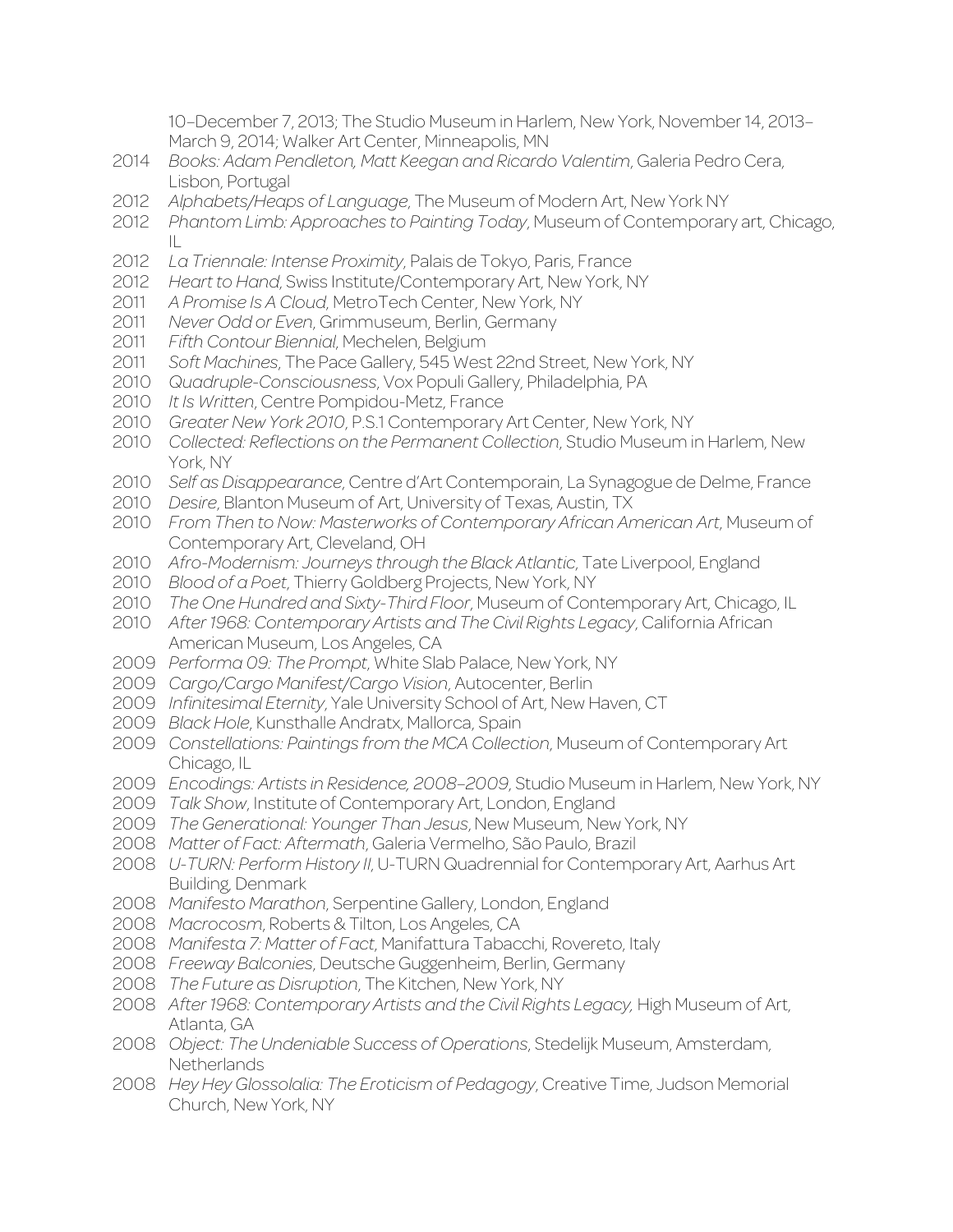- *Performa 07: The Second Biennial of New Visual Art Performance*, Stephen Weiss Studio, New York, NY
- *Sympathy for the Devil: Art and Rock and Roll Since 1967*, Museum of Contemporary Art, Chicago, September 29, 2007–January 6, 2008. Traveled to: Museum of Contemporary Art, North Miami, May 31–September 8, 2008; Musée d'art contemporain de Montréal, October 9, 2008–January 11, 2009. (Catalogue)
- *Resistance Is…*, Whitney Museum of American Art, New York, NY
- *Commemorating Thirty Years, Part III, 1991–2007*, Rhona Hoffman Gallery, Chicago, IL
- *Intersteller Low Ways*, Hyde Park Art Center, Chicago, IL
- *R³: Reading 'Ritin 'Rithmetic, 30 Years Later*, Castle Gallery, Inverness, CA
- *Sea Change*, Roberts & Tilton, Los Angeles, CA
- *Please Love Me*, Walker's Point Center for the Arts, Milwaukee, WI
- *Figures de l'acteur: Le paradoxe du comédien*, Collection Lambert, Avignon, France
- *Message Personnel*, Yvon Lambert, Paris, France
- *Frequency*, Studio Museum in Harlem, New York, NY
- *25 Bold Moves*, House of Campari, New York, NY
- *Double Consciousness: Black Conceptual Art since 1970*, Contemporary Arts Museum, Houston, TX
- *When Contemporary Art Speaks*, Indianapolis Museum of Contemporary Art, IN
- *Seven More (Things We Like)*, Conner Contemporary Art, Washington, D.C
- *Black Milk: Theories on Suicide*, Marvelli Gallery, New York, NY
- *Optimo: Manifestations of Optimism in Contemporary Art*, Ballroom Marfa, TX
- *It's About Memory*, Rhona Hoffman Gallery, Chicago, IL

### Select Bibliography

- Durón, Maximilíano. "ICA VCU Adds Adam Pendleton, Adrienne Edwards to Advisory Board." Art News, 4 March 2019. http://www.artnews.com/2019/03/04/ica-vcu-adampendleton-adrienne-edwards-advisory-board/
- *Adam Pendleton: Our Ideas* (exhibition catalogue). Texts Suzanne Hudson, Alec Mapes-Frances, Adrienne Edwards, and the artist. London: Pace Gallery
- *Fired Up! Ready to Go!* New York: Rizzoli Electa, 2018.
- "Adam Pendleton: Our Ideas" (Pace Gallery exhibition review). Cura Magazine, 31 October 2018. https://curamagazine.com/adam-pendleton/
- Bailey, Anna. "Pace Gallery: Adam Pendleton" (exhibition review). BBC Radio 4, November 2018. WAV file, 03:24.
- Battaglia, Andy. "Adam Pendleton Now Represented by Galerie Max Hetzler in Berlin." Art News, 31 January 2018. http://www.artnews.com/2018/01/31/adam-pendleton-nowrepresented-galerie-max-hetzler-berlin/
- Biswas, Allie. "Writer Allie Biswas on 'Adam Pendleton: Our Ideas,' at Pace" (exhibition review). Art in America: Guide to Museums, Galleries, and Artists, 2 November 2018. https://www.artguide.pro/voices/writer-allie-biswas-adam-pendleton-ideas-paceposted-11-2-18/
- Chan, TF. "Making Marks." Wallpaper\*, no. 235 (October 2018): 141–144, illustrated.
- Chow, Andrew R. "Nina Simone's Childhood Home Designated a Treasure." The New York Times, 19 June 2018: C3, illustrated.
- Bermstein, J.M. "The New Savagery." Artforum 56, no. 10 (Summer 2018): 208–209, illustrated.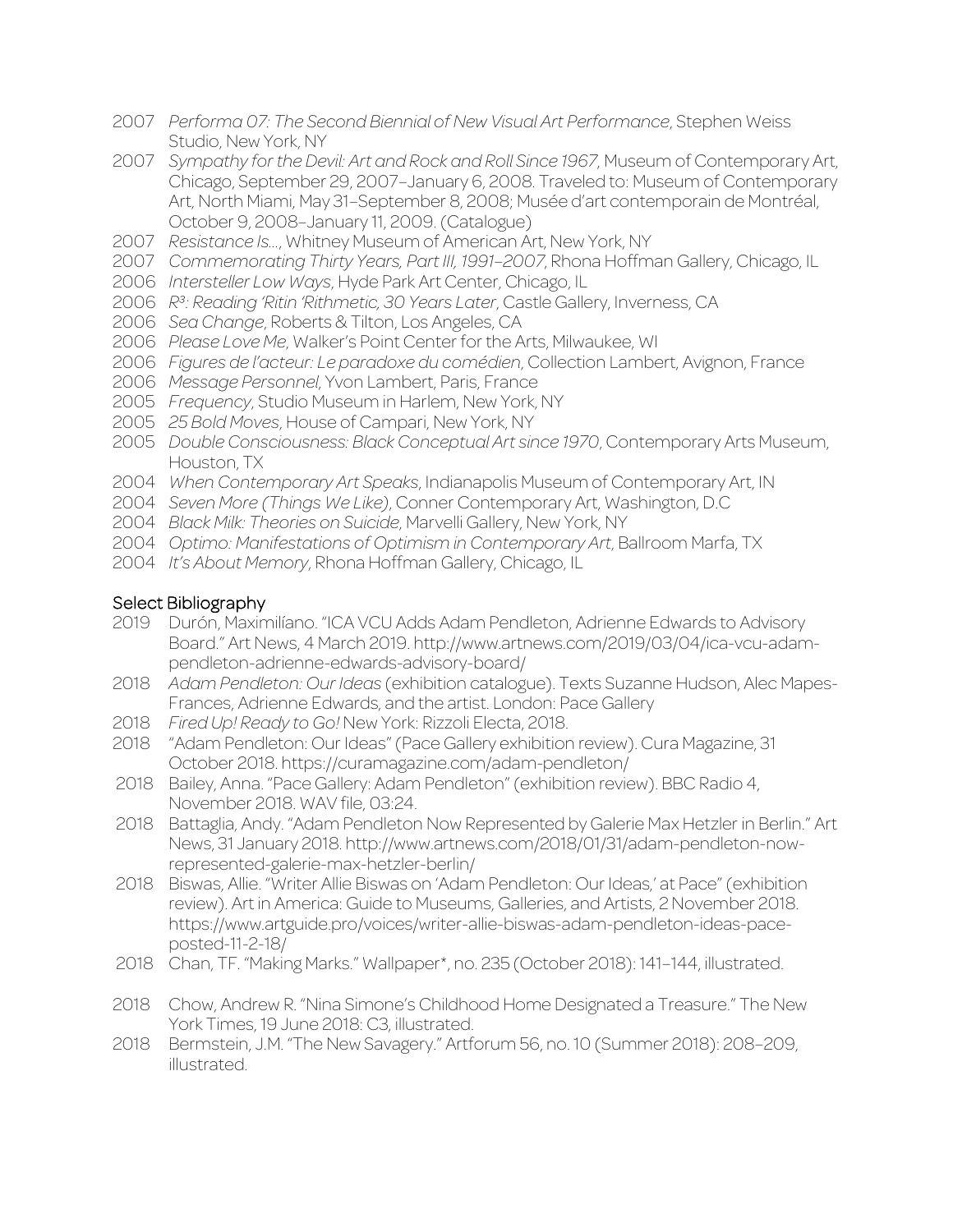- 2018 Garcia, Maria. "Here Art the 5 Finalists for Boston's MLK and Coretta Scott King Memorial." Wbur, 8 June 2018. http://www.wbur.org/artery/2018/06/08/five-finalistsmartin-luther-king-coretta-scott-king-memorial-boston
- 2018 Gerlis, Melanie. "Women Artists Take the Limelight at Frieze Masters 2018." Apollo Magazine, 28 September 2018. https://www.apollo-magazine.com/women-artists-takethe-limelight-at-frieze-masters-2018/
- 2018 Green, Mazzy-Mae. "Speaking of Black Dada" (Pace London exhibition review). A Modern Matter, 7 November 2018. http://amodernmatter.com/article/speaking-of-black-dada/
- 2018 Greenberger, Alex. "Frieze New York Will Present Adam Pendleton–Designed Black Lives Matter Flag, Hank Willis Thomas Works on Gun Violence." Art News, 5 April 2018. http://www.artnews.com/2018/04/05/frieze-new-york-will-present-adam-pendletondesigned-black-lives-matter-flag-hank-willis-thomas-piece-works-gun-violence/
- 2018 "'LeWitt, Nevelson, Pendleton Part II' at Pace, Geneva" (Pace Gallery exhibition review). Artinfo, 22 May 2018. http://ca.blouinartinfo.com/news/story/3050228/lewittnevelson-pendleton-part-ii-at-pace-geneva
- 2018 Loos, Ted. "Artist Adam Pendleton's Work Defies Categorization." The Wall Street Journal, 6 March 2018. https://www.wsj.com/articles/artist-adam-pendletons-workdefies-categorization-1520347793
- 2018 Michalarou, Efi. "Art Cities: London Adam Pendleton" (Pace Gallery exhibition review). Dream Idea Machine, accessed 9 October 2018. http://www.dreamideamachine.com/en/?p=40579
- 2018 Moffitt. Evan. "What Can't be Read." Frieze, no. 192 (January–February 2018): 95, 110–115, illustrated.
- 2018 Olesen, Ivy. "Ten Public Art Works to See for Free around New York This Summer." The Art Newspaper, 2 July 2018. https://www.theartnewspaper.com/news/ten-public-artworks-to-see-for-free-around-new-york-this-summer
- 2018 Pogrebin, Robin. "A Young Artist and Disrupter Plants His Flag for Black Lives." New York Times, 3 May 2018. https://www.nytimes.com/2018/05/03/arts/design/adampendleton-frieze-black-dada-flag.html?
- 2018 Prapoglou, Kostas. "Our Ideas: Adam Pendleton / Pace Gallery London" (exhibition review). The Seen, 25 October 2018. http://theseenjournal.org/art-seeninternational/our-ideas/
- 2018 Rea, Naomi and Javier Pes. "Here's Your Go-To Guide to All the Art Fairs in London During Frieze Week." ArtnetNews, 28 September 2018. https://news.artnet.com/market/fairs-london-frieze-week-2018-1355893
- 2018 Rogers, Pat. "Frieze New York to Debut New Live Performance Program." Hamptons Art Hub, 24 April 2018. https://hamptonsarthub.com/2018/04/24/art-fairs-frieze-new-yorkto-debut-new-live-performance-program/
- 2018 Stevens, Philip. "Designs by David Adjaye and Yinka Shonibare Among Proposals for Boston's MLK Memorial." Designboom, 26 September 2018. https://www.designboom.com/architecture/martin-luther-king-jr-mlk-memorialboston-common-david-adjaye-09-26-2018/
- 2018 Stoilas, Helen. "Artists to Plant Protest Flags and Stage Processions at Frieze New York." The Art Newspaper, 5 April 2018. https://www.theartnewspaper.com/news/artiststo-plant-protest-flags-and-stage-processions-at-frieze-new-york
- 2018 Valentine, Victoria L. "Looking in London: 10 Exhibitions to See This Season Featuring Kerry James Marshall, Julie Mehretu, and Adam Pendleton Among Others" (Pace Gallery exhibition review). Culture Type, 7 October 2018. https://www.culturetype.com/2018/10/07/looking-in-london-10-exhibitions-to-see-this-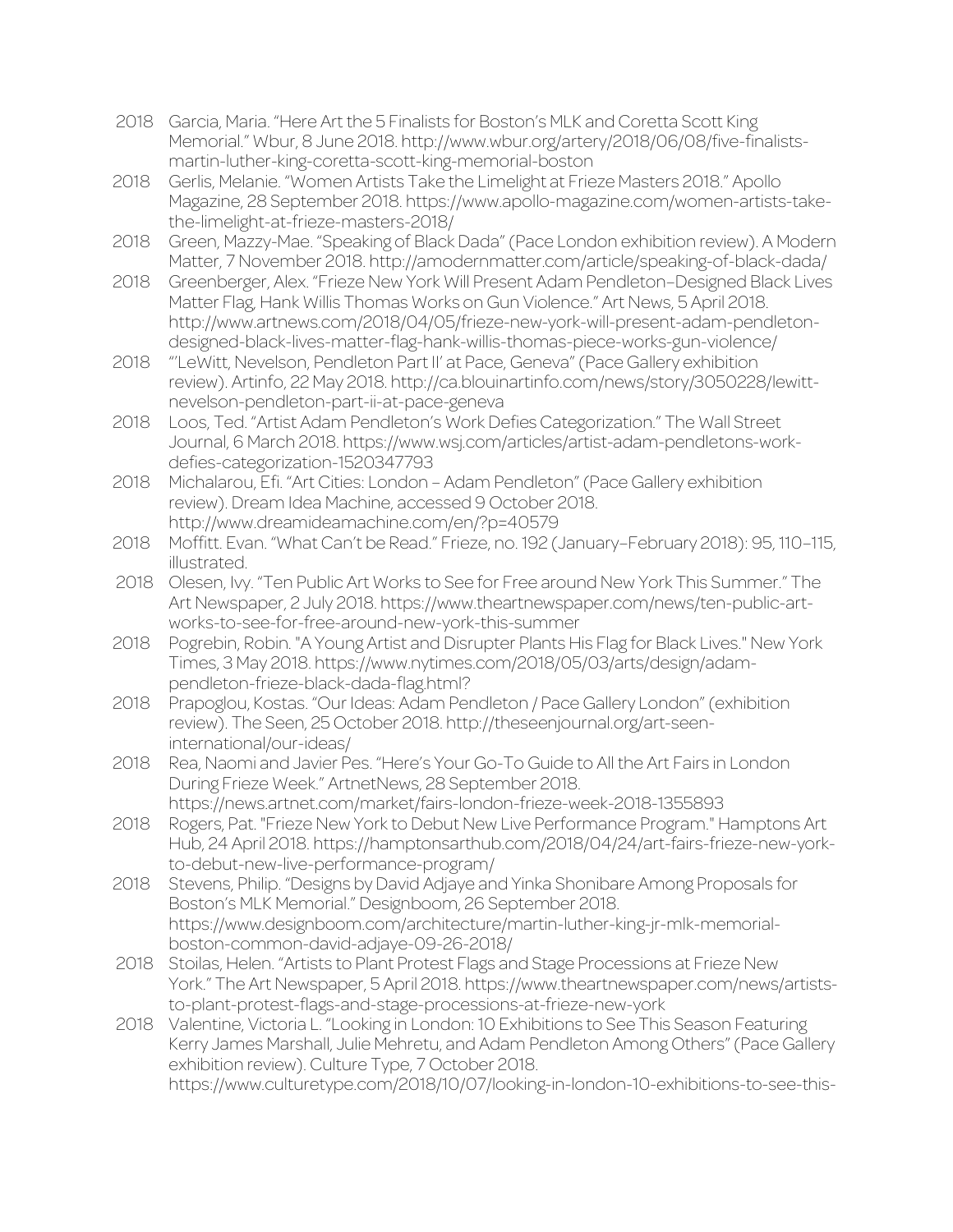season-featuring-kerry-james-marshall-julie-mehretu-and-adam-pendleton-amongothers/

- 2017 *Adam Pendleton: Black Dada Reader*. London: Konig Books, 2017.
- 2017 "Adam Pendleton at Pace Gallery, Palo Alto, California" (exhibition review). Art News, 22 November 2017. http://www.artnews.com/2017/11/22/adam-pendleton-pace-gallerypalo-alto-california/
- 2017 Brown, Angela. "'Radical Juxtapositions': Adam Pendleton and Yvonne Rainer in an Exchange of Memory and Motion" (film review). Art News, 11 January 2017. http://www.artnews.com/2017/01/11/radical-juxtapositions-adam-pendleton-andyvonne-rainer-in-an-exchange-of-memory-and-motion/
- 2017 Chang, Katie. "Strong Language" (Pace Palo Alto exhibition preview). Silicon Valley Magazine(November/December 2017): 42, 44, illustrated.
- 2017 DeOreo, Dave. "Adam Pendleton's 'Black Dada' at MOCA" (exhibition review). Ideastream, 2 February 2017. Online audio, 03:31. http://wcpn.ideastream.org/news/adam-pendletons-black-dada-at-moca
- 2017 Edalatpour, Jeffery. "Artist Adam Pendleton Plays with Indecipherable Nature of Modernity" (Pace Palo Alto exhibition review). Metro Silicon Valley, 22 November 2017: 30, illustrated.
- 2017 Indrisek, Scott. "Adam Pendleton Brings Opera (and Malcolm X) to Frieze." Artsy, 3 May 2017. https://www.artsy.net/article/artsy-editorial-adam-pendleton-brings-operamalcolm-frieze
- 2017 Kazanjian, Dodie. "How Adam Pendleton is Pushing the Boundaries of What a Painter's Work Can Say and Do." Vogue, 13 November 2017. https://www.vogue.com/article/adam-pendleton-painter-interview-vogue-december-2017-issue
- 2017 Kurutz, Steven. "The Rising Art World Star Behind 'Black Dada.'" The New York Times, 18 April 2017. https://www.nytimes.com/2017/04/18/style/adam-pendleton-black-dadamoma-guggenheim-tate-modern.html
- 2017 Lee, Yaniya. "Adam Pendleton's Black Dada Reader" (Artbook book review). Flash Art, 18 September 2017. https://www.flashartonline.com/2017/09/adam-pendletons-blackdada-reader/
- 2017 Nonnenberg, Sheryl. "There in Black and White: Pace Gallery Presents New Work by Adam Pendleton" (Pace Palo Alto exhibition review). Palo Alto Online, 29 November 2017. https://www.paloaltoonline.com/news/2017/11/29/there-in-black-and-white
- 2017 O'Brien, Erin. "'Becoming Imperceptible' Comes to MOCA in a Post-election World" (exhibition review). Freshwater Cleveland, 1 February 2017.
	- http://www.freshwatercleveland.com/devnews/BecomingImperceptible020117.aspx
- 2017 Pobric, Pac. "Frieze Projects Tribute: Time to Get Theatrical." The Art Newspaper, Frieze New York Daily Edition, 4–5 May 2017: 7–8, illustrated.
- 2017 Pendleton, Adam. "Adam Pendleton: Becoming Imperceptible" (MOCA Cleveland exhibition review). Interview with Andria Hickey. Push (Winter/Spring 2017): 5–9, illustrated.
- 2017 Pendleton, Adam. "How Abstraction is Another Word for Freedom" (KW Institute for Contemporary Art exhibition review). Interview with Gauthier Lesturgie. Contemporary And Magazine, 22 April 2017. http://www.contemporaryand.com/magazines/black-dada/
- 2017 Pendleton, Adam. "New Owners Work to Preserve Legacy of Nina Simone's Home." Interview with Kelly Mcevers, Helen Chickering, et al. KOSU.org, 29 March 2017. http://kosu.org/post/new-owners-work-preserve-legacy-nina-simones-home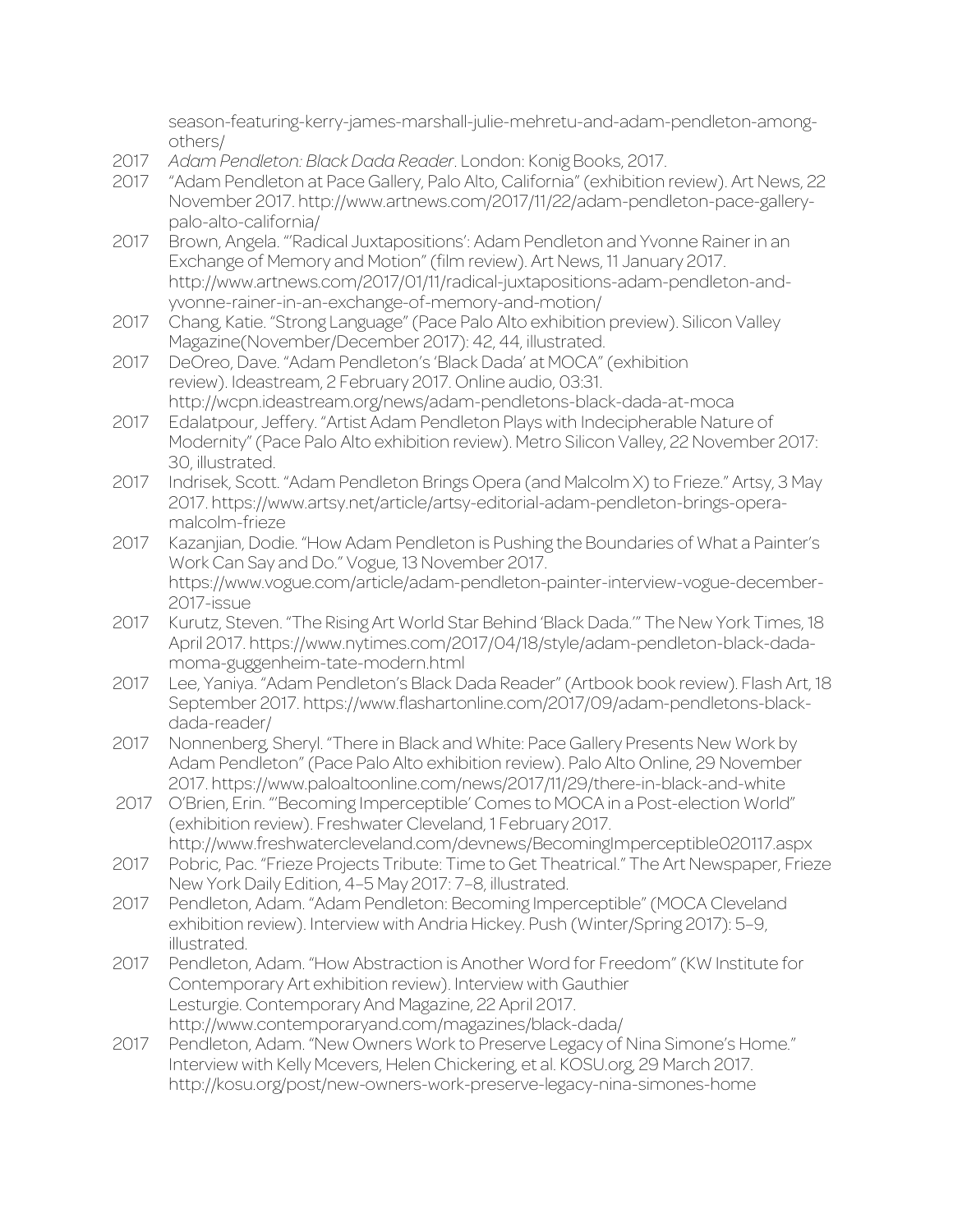- 2017 Pendleton, Adam. "Yvonne Rainer and Adam Pendleton in Conversation." E-Flux, 17 March 2017. http://conversations.e-flux.com/t/yvonne-rainer-and-adam-pendleton-inconversation/6279
- 2017 Pendleton, Adam. "Just Back from Los Angeles: A Portrait of Yvonne Rainer." E-flux Journal, no. 79, February 2017. http://www.e-flux.com/journal/79/90874/just-back-fromlos-angeles-a-portrait-of-yvonne-rainer/
- 2017 Scher, Robin. "Baltimore Museum of Art Appoints Adam Pendleton to Its Board Along with Six Other New Trustees." Art News, 22 August 2017. http://www.artnews.com/2017/08/22/baltimore-museum-of-art-appoints-adampendleton-to-its-board-along-with-six-other-new-trustees/
- 2017 Sette, Diana. "Adam Pendleton Examines the Multiplicity of Blackness" (Museum of Contemporary Art Cleveland exhibition review). Hyperallergic, 2 May 2017. https://hyperallergic.com/376013/adam-pendleton-examines-the-multiplicity-ofblackness/
- 2017 Tronrud, Wendy. "Becoming Imperceptible" (book review). The Brooklyn Rail, 1 April 2017. http://brooklynrail.org/2017/04/art\_books/Adam-Pendleton-Becoming-Imperceptible-Siglio-Press-2016
- 2017 Trouillot, Terence. "From Stokely Carmichael to Ad Reinhardt, Adam Pendleton's New Book Traces the Unexpected Influence on 'Black Dada'" (book review). Artnet News, 4 October 2017. https://news.artnet.com/art-world/adam-pendletons-black-dadareader-1103051
- 2017 "25 Most Promising Artists Worldwide: Adam Pendleton." LXRY, December 2017: 158, illustrated.
- 2017 Usmani, Josh. "MOCA Goes Big With Major Shows to Anchor These Cold Months in Cleveland" (MOCA Cleveland exhibition review) Cleve Scene, 25 January 2017. http://www.clevescene.com/cleveland/moca-goes-big-with-major-shows-to-anchorthese-cold-months-in-cleveland/Content?oid=5015308
- 2017 Webb, Hilary. "Silkscreen on Mylar: Adam Pendleton's "Which We Can" at Pace, Palo Alto" (exhibition preview). Artinfo, 13 November 2017. http://www.blouinartinfo.com/news/story/2657167/silkscreen-on-mylar-adampendletons-which-we-can-at-pace-palo
- 2016 *Adam Pendleton: Becoming Imperceptible* (exhibition catalogue). Texts by Andrea Andersson, Naomi Beckwith, Stephen Squibb and Kitty Scott. New Orleans: Contemporary Arts Center, 2016.
- 2016 *Blackness in Abstraction* (exhibition catalogue). Texts by Adrienne Edwards. New York: Pace Gallery, 2016: 127-135, illustrated.
- 2016 Pendleton, Adam. "Black Dada (2008/2015)." In *Social Medium: Artists Writings; 2000– 2015*. Edited by Jennifer Liese. Brooklyn: Paper Monument, 2016: 232–243.
- 2016 Pendleton, Adam. "One Arrangement of Notes." In *On Value*. Edited by Ralph Lemon. New York: Triple Canopy, 2016: 145–150; 149, illustrated.
- 2016 "Adam Pendleton" (Contemporary Arts Center New Orleans exhibition review). Art in America (April 2016): 25, illustrated.
- 2016 Betker, Ally. "The New New Orleans Emerges On the Art World's Map" (Contemporary Arts Center in New Orleans exhibition review). W Magazine, 6 April 2016. http://www.wmagazine.com/culture/2016/04/adam-pendleton-contemporary-artcenter-new-orleans/photos/
- 2016 D'Addario, John. "In Adam Pendleton Show at CAC, Thickets of Poetry, Politics, Art and History" (Contemporary Arts Center in New Orleans exhibition review). The New Orleans Advocate, 13 April 2016.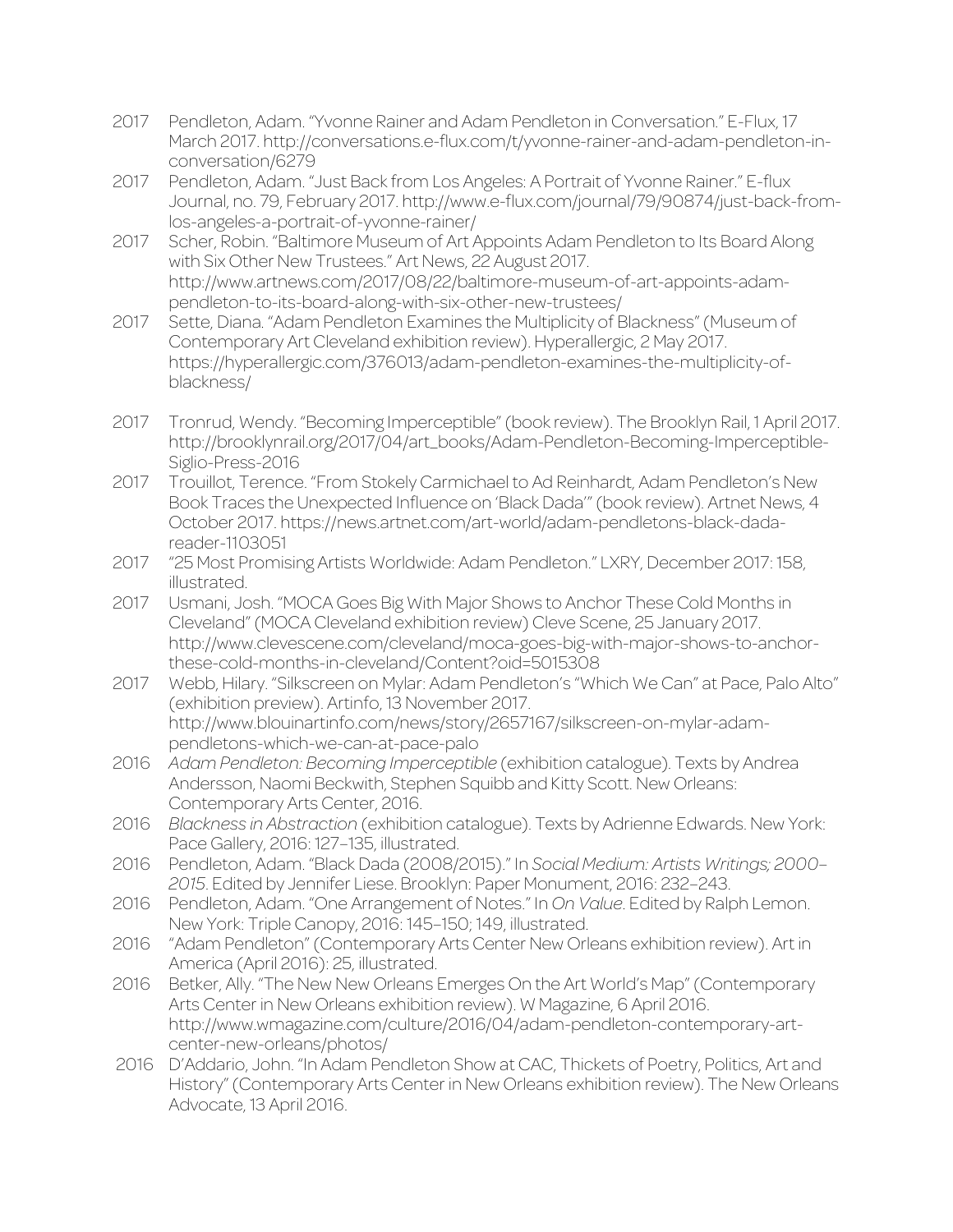http://www.theneworleansadvocate.com/features/arts/15457608-123/in-adampendleton-show-at-cac-thickets-of-poetry-politics-art-and-history

- 2016 Escamilla, Carlos. "Review Pendleton and Ignatti Rise Up at MCA Denver" (exhibition review). 303 Magazine, 18 August 2016. https://303magazine.com/2016/08/pendletonignatti-rise-up-mca-denver/
- 2016 Pendleton, Adam. "Adam Pendleton on Art's Turbulent Moment" (Galerie Eva Presenhuber exhibition review). Interview with Sophie Gilbert. The Atlantic, 5 December 2016. https://www.theatlantic.com/entertainment/archive/2016/12/adampendleton/509459/
- 2016 Pendleton, Adam. "I. Letters & Responses." Correspondence with Thom Donovan. Shifter 23: Withdrawn: A Discourse (2016): 12–15.
- 2016 Indrisek, Scott. "From Black Lives Matter to Godard: Adam Pendleton in New Orleans" (Contemporary Arts Center exhibition review). Artinfo, 13 April 2016. http://www.blouinartinfo.com/news/story/1377003/from-black-lives-matter-to-godardadam-pendleton-in-new
- 2016 Johnson, Ken. "Art in Review: 'The Language of Things'" (City Hall Park exhibition review). The New York Times, 5 August 2016: C18, illustrated.
- 2016 Larkin, Daniel. "What Abstraction Can Teach Us About Race and Color Black" (Pace Gallery exhibition review). Hyperallergic, 17 August 2016. http://hyperallergic.com/308388/what-abstraction-can-teach-us-about-race-and-thecolor-black/
- 2016 Pendleton, Adam. "In Conversation: Adam Pendleton with Allie Biswas" (Contemporary Arts Center New Orleans exhibition review). The Brooklyn Rail (September 2016): 63–65, illustrated.
- 2016 Pendleton, Adam. "Adam Pendleton" (Contemporary Arts Center New Orleans exhibition review). As told to Karlynne Ejercito. Artforum, 12 April 2016. http://artforum.com/words/id=59425
- 2016 Pogrebin, Robin. "Inside Art: Relating Past and Future In New Orleans" (Contemporary Arts Center exhibition preview). The New York Times, 12 February 2016: C22, illustrated.
- 2016 "Portfolio by Adam Pendleton: Black Dada, System of Display." BOMB Magazine, 16 November 2016. http://bombmagazine.org/article/30081115/portfolio
- 2016 Scheffler, Daniel. "'Becoming Imperceptible': Adam Pendleton in New Orleans" (Contemporary Arts Center exhibition preview). Wallpaper\*, 29 February 2016. http://www.wallpaper.com/art/adam-pendleton-tackles-race-in-his-own-way-atcontemporary-arts-center-new-orleans#148353
- 2016 Shaw, Anny. "New York Artist Adam Pendleton Gets Political in Zurich" (Galerie Eva Presenhuber exhibition preview). The Art Newspaper, 18 November 2016. http://theartnewspaper.com/news/news/new-york-artist-adam-pendleton-getspolitical-in-zurich/
- 2016 Welsh, Clare. "CAC to Showcase Adam Pendleton With Three-Story Exhibit" (Contemporary Arts Center exhibition preview). Off Beat Magazine, 15 February 2016. https://www.offbeat.com/news/cac-showcase-adam-pendleton-three-story-exhibit/
- 2015 *Adventures of the Black Square: Abstract Art and Society 1915 – 2015* (exhibition catalogue). Texts by Iwona Blazwick and Magnus Af Petersens. London: Whitechapel Gallery, 2015: plate 102, p. 157.
- 2015 Cashdan, Marian. "Writing the Wall." Surface, no. 117 (April 2015): 58, illustrated.
- 2015 Cooper, Ashton. "Supernova" (Pace London exhibition review). Cultured Magazine (April/May 2015): 88, illustrated.
- 2015 Edwards, Adrienne. "Blackness in Abstraction." Art in America 103, no.1 (January 2015): 62–69, illustrated.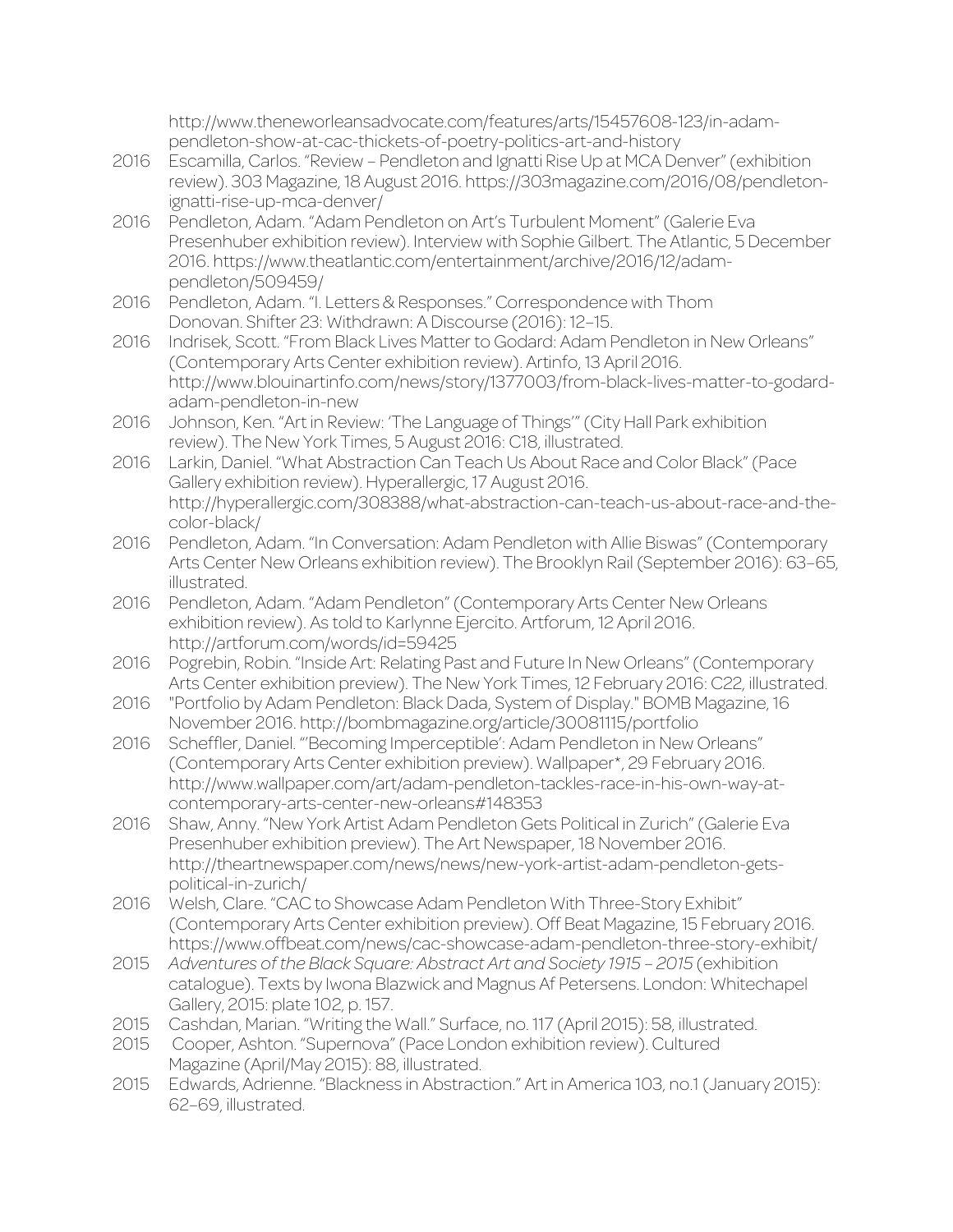- 2015 Felix, M. "Adam Pendleton at Pace London" (exhibition review). Widewalls, 15 April 2015. http://www.widewalls.ch/adam-pendleton-at-pace-london/
- 2015 Gamerman, Ellen. "The Making of an Art-World Star." The Wall Street Journal, 17 April 2015: D6, illustrated.
- 2015 "In the Frame: Pendleton Ponders on Race in America" (Pace London exhibition review). The Art Newspaper, 20 April 2015. http://www.theartnewspaper.com/news/inthe-frame/154460/
- 2015 Pendleton, Adam. "Adam Pendleton on Black Lives and His Pace London Exhibition" (exhibition review). Interview with Nicholas Forrest. Artinfo, 27 April 2015. http://uk.blouinartinfo.com/news/story/1144064/adam-pendleton-on-black-lives-andhis-pace-london-exhibition#
- 2015 Pollock, Lindsay. "Editor's Letter." Art in America (January 2015): 16, illustrated.
- 2015 Udy, Dan. "Adam Pendleton, New Work" (Pace London exhibition review). Art Review (Summer 2015): 141, illustrated.
- 2015 "What Art Can Teach Us about This Year's Biggest New Stories That a Newspaper Can't: Black Lives Matter" (Venice Biennale exhibition review). Artsy.net, 22 December 2015. https://www.artsy.net/article/artsy-editorial-what-art-can-teach-us-that-a-newspapercan-t
- 2014 *Love Story – The Anne & Wolfgang Titze Collection* (exhibition catalogue)*.* Vienna: Verlag für modern Kunst Nürnberg, 2014: 226–7, illustrated.
- 2014 Eldred, Caitlin. "Adam Pendleton: A Mirror into the Present." Visionary Artistry Magazine, 4 May 2014. http://visionaryartistrymag.com/2014/05/adam-pendleton-a-mirror-intopresent/
- 2014 Munro, Cait. "World's Biggest Art Review: 7 Critics Cover 20 New York Gallery Shows: Adam Pendleton at Pace Gallery" (exhibition review). Artnet News, 11 April 2014. http://news.artnet.com/art-world/worlds-biggest-art-review-7-critics-cover-tk-newyork-gallery-shows-9097
- 2014 Pendleton, Adam. "Verbatim: Adam Pendleton" (Pace Gallery exhibition review). Interview with Brian Boucher. Art in America, 16 April 2014. http://www.artinamericamagazine.com/news-features/interviews/verbatim-adampendleton/
- 2014 Pendleton, Adam. "Amiri Baraka (1934–2014)." Artforum, 21 March 2014. http://artforum.com/passages/id=45815
- 2014 Pendleton, Adam. "The Artists' Artists: Joan Jonas, Reanimation." Artforum 53, no. 4 (December 2014): 123–130.
- 2014 Rakoczy, Nancy. "Adam Pendleton Revisits Bloody Shoot Out in Turbulent 1960s Oakland" (Pace Gallery exhibition review). M Daily, 16 April 2014. http://www.mdaily.co/exhibitions/2014/4/16/adam-pendleton-revisits-bloody-shootout-in-turbulent-1960s-oakland
- 2013 *Interruption. 30th Ljubljana biennial of Graphic Arts* (exhibition catalogue). London: Black Dog Publishing, Ltd., 2013: 166–9, illustrated.
- 2013 *Radical Presence: Black Performance in Contemporary Art* (exhibition catalogue). Houston: Contemporary Art Museum Houston, 2013: 94–95, illustrated.
- 2013 Frank, Priscilla. "Black Artists: 30 Contemporary Art Makers Under 40 You Should Know." The Huffington Post, 26 February 2013. http://www.huffingtonpost.com/2013/02/26/black-artists-under-40-contemporarypainters-sculptors-performance-race-representationart\_n\_2725639.html#slide=2045544
- 2013 Gratza, Agnieska. "Adam Pendelton, Pace, London" (exhibition review). Frieze, no. 152 (January–February 2013): 164–165, illustrated.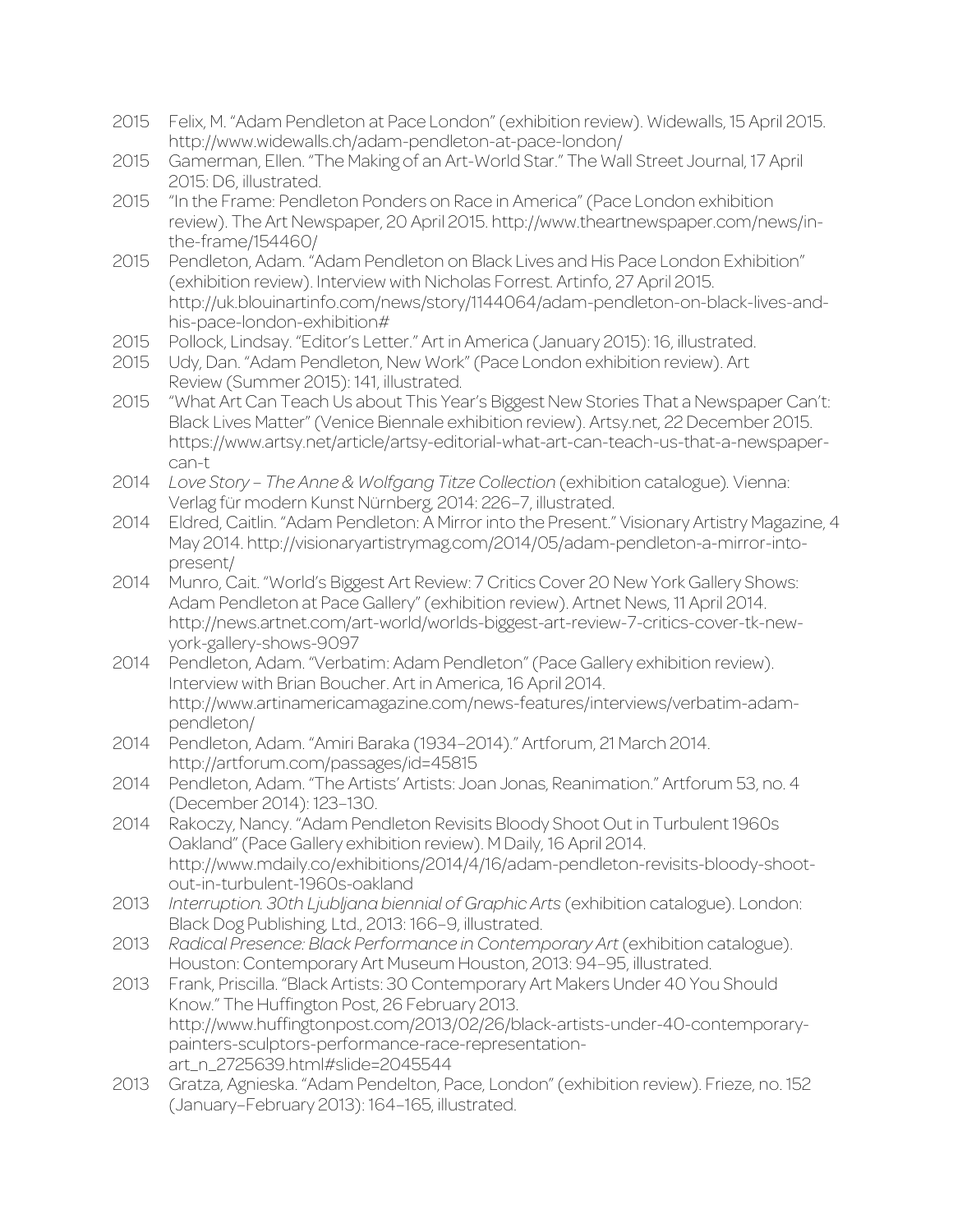- 2013 Jovanovic, Rozalia. "In The Air: Checking Out the Second Round of the Art Production Fund's 'Mural on the Bowery." ArtInfo, 26 April 2013: http://blogs.artinfo.com/artintheair/2013/04/26/checking-out-the-second-round-ofthe-art-production-funds-murals-on-thebowery/?utm\_source=feedburner&utm\_medium=feed&utm\_campaign=Feed%3A+arti ntheair+(Art+in+the+Air)
- 2013 Pendleton, Adam. "9 Artists Share the First Museums They Ever Visited: Adam Pendleton." Complex Art + Design, 4 October 2013. http://www.complex.com/artdesign/2013/10/artists-first-museums/adam-pendleton
- 2013 Pendleton, Adam. "Video: Adam Pendleton on the Work He Donated to TWO x TWO." Artsy.net. Online video, 0:44. 21 October 2013. http://artsy.net/#post/editorialvideo-adam-pendleton-on-the-work-he
- 2013 "Under 50: The Next Most Collectible Artists." Art + Auction (June 2013): 119, 130, illustrated.
- 2013 Vogel, Carol. "Inside Art: A Warrior for Boston." The New York Times, 1 March 2013: C24
- 2013 Vogel, Carol. "Inside Art: Rolldown Steel Murals On Bowery Storefronts." The New York Times, 11 April 2013: C26.
- 2012 *Adam Pendleton: I'll Be Your* (exhibition catalogue). Text by Suzanne Hudson. London: Pace Gallery, 2012.
- 2012 Hoptman, Laura. "Ecstatic Alphabets/Heaps of Language" (exhibition catalogue). *Bulletins of The Serving Library*, no. 3 (April 2012). Berlin and New York: Sternberg Press; Dexter Sinister, 2012: [192], illustrated.
- 2012 "Adam Pendleton" (Pace London exhibition review). A Magazine, October 2012, illustrated.
- 2012 Andrews, Scott. "IAIR 12.1 at Artpace doesn't quite line up. But that's a good thing" (exhibition review). San Antonio Current, 6 April 2012.
- 2012 Bennett, Steve. "Exhibit Uses Language as a Visual Medium" (Artpace exhibition review). My San Antonio, 12 April 2015. http://www.mysanantonio.com/entertainment/visual\_arts/article/Artists-in-residence-3478356.php
- 2012 Bynoe, Holly. "Evening with Adam Pendleton and Lorraine O'Grady at the MoMA." Woman's E Network, 9 April 2012.
- 2012 Gale, Richard. "Arts Choice: Adam Pendleton: I'll Be Your" (Pace London exhibition review). The American(October 2012).
- 2012 Griffin, Tim. "Best of 2012: 'Ecstatic Alphabets/Heaps of Language'" (Museum of Modern Art exhibition review). Artforum 51, no. 4 (December 2012): 241, installation view.
- 2012 Indrisek, Scott. "Studio Check: Adam Pendleton." Modern Painters (October 2012): 44– 47, illustrated.
- 2012 Miller, Michael H. "Inside the Black Cube: Adam Pendleton Brings Black Dada to MoMA and Pace." New York Observer, 18 April 2012: B8, illustrated.
- 2012 Pendleton, Adam. "17 Questions for 'Black Dadaist' Adam Pendleton." Interview by Allison Meier. Artinfo, 26 October 2012. http://www.artinfo.com/news/story/835954/17 questions-with-adam-pendleton
- 2012 White, Joshua. "Adam Pendelton: Pace London" (exhibition review). Flash Art (November 2012): illustrated.
- 2011 *RADIO* (exhibition catalogue). Text by Adam Pendleton. Salina, Kansas: Salina Art Center, 2011.
- 2011 Adams, Susan. "30 Under 30: Art & Design." Forbes, 19 December 2011. http://www.forbes.com/sites/susanadams/2011/12/19/30-under-30-art-design/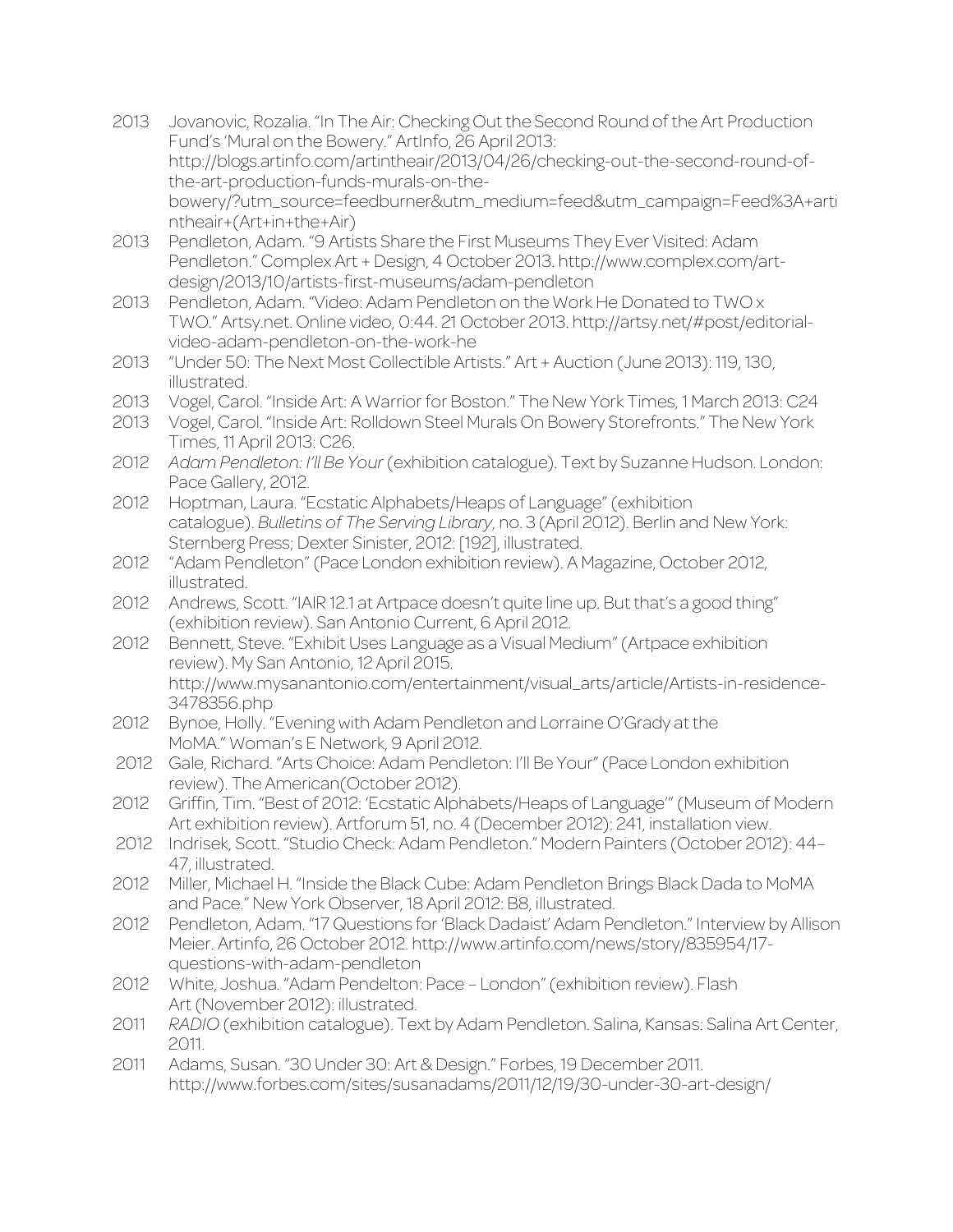- 2011 Adam Pendleton. "Glenn Ligon and Adam Pendleton: Site of Engagement." Interview with Glenn Ligon. Flash Art(July–September, 2011). 84–88, illustrated.
- 2011 McDonough, Tom. "The Parallax View." Artforum 50, no. 3 (November 2011): 230–237, illustrated.
- 2011 Pendleton, Adam. "Adam Pendleton." Interview by Thom Donovan. BOMB Magazine, no. 114 (Winter 2011): 66–72, illustrated; cover.
- 2011 Williams, Tom. "Adam Pendleton" (The Kitchen exhibition review). Art in America (February 2011): 97, illustrated.
- 2010 Barson, Tanya and Peter Gorschlüter, eds. *Afro-Modernism: Journeys through the Black Atlantic* (exhibition catalogue). Liverpool: Tate Liverpool, 2010: 168, illustrated.
- 2010 Biesenbach, Klaus, Connie Butler and Neville Wakefield. *Greater New York* (exhibition catalogue). New York: MoMA P.S.1, 2010.
- 2010 Carlozzi, Annette DiMeo, ed. *Desire* (exhibition catalogue). Austin: Blanton Museum of Art, University of Texas, Austin, 2010: 50–1, illustrated.
- 2010 Gwinn, Elizabeth and Lauren Haynes. *Re:collection: Selected Works from the Studio Museum in Harlem*. New York: Studio Museum in Harlem, 2010.
- 2010 Pendleton, Adam. "Adam Pendleton." Interview with Thom Donovan. BOMB Magazine, no. 114 (Winter 2010): 66–72, illustrated; cover.
- 2010 Knight, Christopher. "After 1968" (California African American Museum exhibition review). Los Angeles Times, 3 February 2010. http://latimesblogs.latimes.com/culturemonster/2010/02/after1968californiaafricanam ericanmuseum.html
- 2010 Pendleton, Adam. "Greater New Yorkers: Adam Pendleton." Interview by Kevin McGarry. T Magazine. 27 May 2010. http://tmagazine.blogs.nytimes.com/2010/05/27/greater-new-yorkers-adampendleton/
- 2010 Wilson, Michael. "Adam Pendleton: 'Band'" (The Kitchen exhibition review). Time Out New York. 10 December 2010.
- 2009 Bilton, Chris. "Deerhoof's BAND Slam." EyeWeekly.com, 18 September 2009. http://archives.eyeweekly.com/tiff/article/72250
- 2009 Cotter, Holland. "Museum and Gallery Listings: Studio Museum in Harlem" (exhibition review). The New York Times, 23 October 2009.
- 2009 Gopnik, Blake. "Younger Than Jesus" (New Museum exhibition review). The Washington Post, 17 May 2009: E4. http://www.washingtonpost.com/wpsrv/artsandliving/museums/050809.html
- 2009 Gruijthuijsen, Krist. "'The past does not influence me. I influence the past.' An Interview with Adam Pendleton." Metropolis M, no. 2 (April/May 2009): 60–66.
- 2009 McClemont, Doug. "Doug McClemont on Younger Than Jesus at the New Museum" (exhibition review). Saatchi Online TV and Magazine, April 13, 2009.
- 2009 McHugh, Gene. "Younger Than Jesus" (New Museum exhibition review). Artforum (Summer 2009): 325.
- 2009 "New York Artists Dictionary, Part I." Flash Art (January/February 2009).
- 2009 Pendleton, Adam. "Xaviera Simmons." Bomb, no. 108 (Summer 2009): 78–79.
- 2009 Pendleton, Adam. "Work In Progress" V Magazine, no. 58 (Spring 2009).
- 2009 Pendleton, Adam. "Black Dada: Conversation with Adam Pendleton." Interview by Jess Wilcox. Artinamericamagazine.com, 2 March 2009. http://www.artinamericamagazine.com/news-opinion/the-market/2009-03-02/adampendleton-black-dada/
- 2009 *Adam Pendleton: El T D K* (exhibition catalogue). Texts by Mark Beasley, Jena Osman, Krist Gruijthuijsen, and the artist. Berlin: Haunch of Venison, 2009.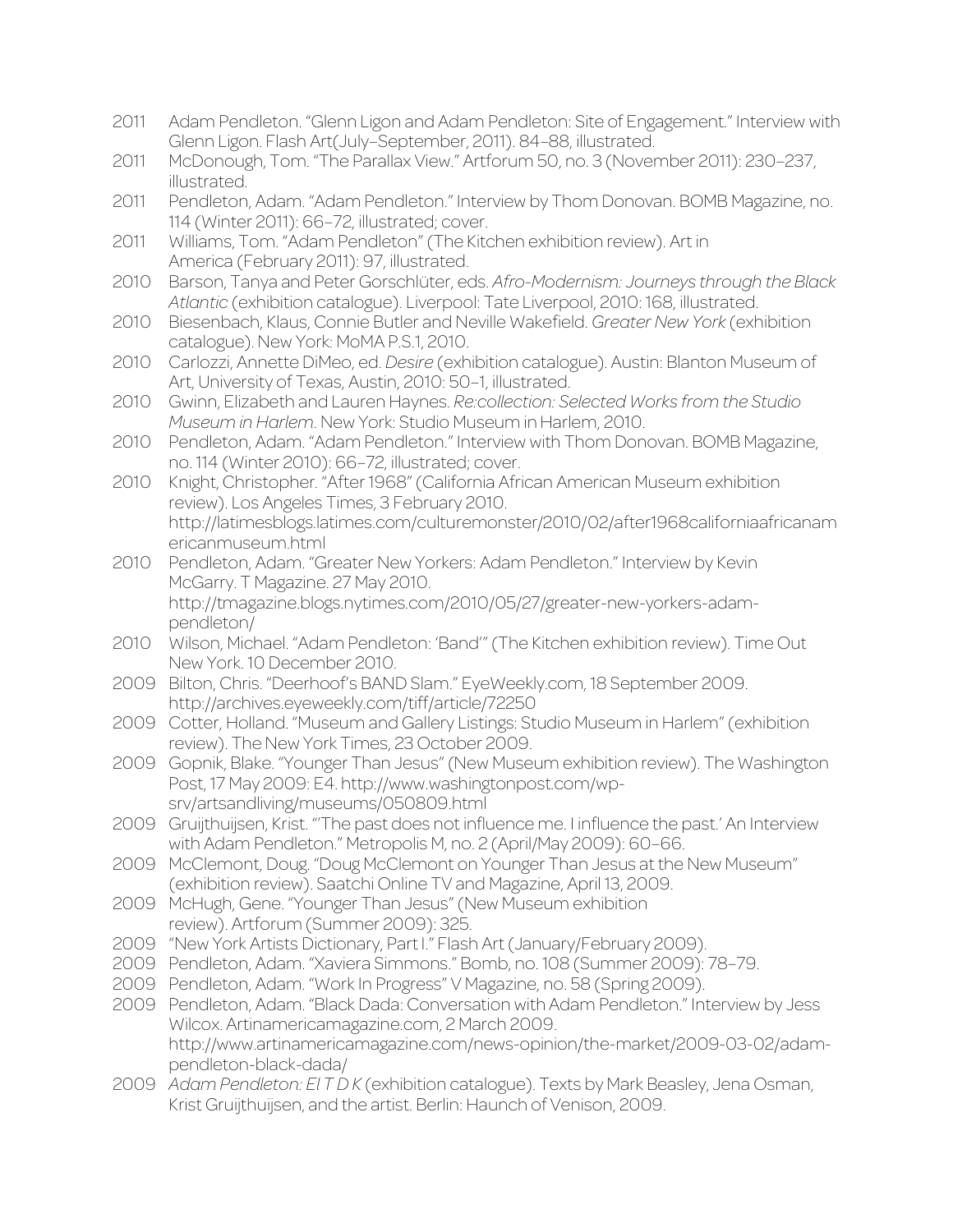2009 *Encodings: Artists in Residence, 2008–2009* (exhibition catalogue). New York: Studio Museum in Harlem, 2009. 2009 *The Generational: Younger Than Jesus* (exhibition catalogue). Texts by Lauren Cornell, Massimilano Gioni, Laura Hoptman et al. Göttingen, Germany: Steidl, 2009: 588–591, ill. 2009 Lees, Nicola, ed. *Serpentine Gallery Manifesto Marathon* (exhibition catalogue). London: König., 2009: 164–9. 2009 Pendleton, Adam. *Grey-Blue Grain*. Amsterdam: Kunstverein Publishing, 2009. 2009 *Younger Than Jesus Artist Directory: The Essential Handbook to a New Generation of Artists*. London and New York: Phaidon, 2009. 2008 *After 1968: Contemporary Artists and the Civil Rights Legacy* (exhibition catalogue). Text by Jeffrey D. Grove. Atlanta: High Museum of Art, 2008. 2008 Beasley, Mark, ed. *Hey Hey Glossolalia: Exhibiting the Voice* (exhibition catalogue). New York: Creative Time, 2008. 2008 *Freeway Balconies* (exhibition catalogue). Texts by Nancy Spector, Sarah Lewis, Dominic Eichler et al. New York: Guggenheim Museum Publications, 2008: 32–33, illustrated. 2008 *Manifesta 7: The European Biennial of Contemporary Art* (exhibition catalogue). Milan: Silvana, 2008. 2008 Auslander, Philip. "After 1968: Contemporary Artists and the Civil Rights Legacy" (High Museum of Art exhibition review). Artforum (November 2008): discussed. 2008 Bonami, Francesco. "Performa 07 NY" (review). Domus (February 2008): discussed. Driscoll, Megan. "'Sympathy for the Devil' at Muse d'art Contemporain de Montreal" (exhibition review). Big Red & Shiny, no. 93, 30 October 2008. http://www.bigredandshiny.com/cgi-bin/BRS.cgi?section=out-oftown&issue=93&article=SYMPATHY\_FOR\_THE\_288302 2008 Foz, Catherine. "High Museum Exhibit Falters. Works on Civil Rights era mute dialogue" (exhibition review). Atlanta Journal Constitution, 20 June 2008. 2008 Hamersly, Michael. "Rock 'n' Roll: 'Sympathy for the Devil' Shows How Two Genres Feed Off Each Other" (exhibition review). Miami Herald, 22 June 2008. 2008 Illes, Chrissie. "Biennial, Surveys and Retrospectives" (Performa 07 review). Frieze, no. 112 (January–February 2008): illustrated. 2008 Jonas, Joan. "Artists on Artists." Artforum (December 2008): 98. 2008 Koenig, Wendy. "After 1968" (exhibition review). Art Papers (September–October 2008): 48–49, illustrated. 2008 Maneker, Roberta and Edward M. Gomez. "Top 100 Treasures." Art & Antiques (November 2008). 2008 Menick, John. "Adam Pendleton, The Revival" (Performa 07 review). Art in America (March 2008): 53–54, illustrated. 2008 "Object, The Undeniable Success of Operations." SMBA (Stedelijk Museum Bureau Amsterdam) Newsletter 104 (2008). 2008 Pendleton, Adam. "Focus: Painting." Flash Art (November–December 2008): 48. 2008 Politi, Glancarlo. "Focus: Paintings: Dead Language or Cultural Terrorism." Flash Art (November/December 2008): 48–51, illustrated. 2008 Rosenberg, Karen. "The Future as Disruption" (The Kitchen exhibition review). The New York Times, 1 August 2008: 29, discussed. 2008 Snead, Gillian. "Interview with Adam Pendleton." The Highlights, no. IX, 2008. http://thehighlights.org/wp/terra-incognita#interview-with-adam-pendleton 2008 Spears, Dorothy. "'60s Legacy, Personal Histories" (High Museum of Art exhibition review). The New York Times, 1 June 2008: discussed.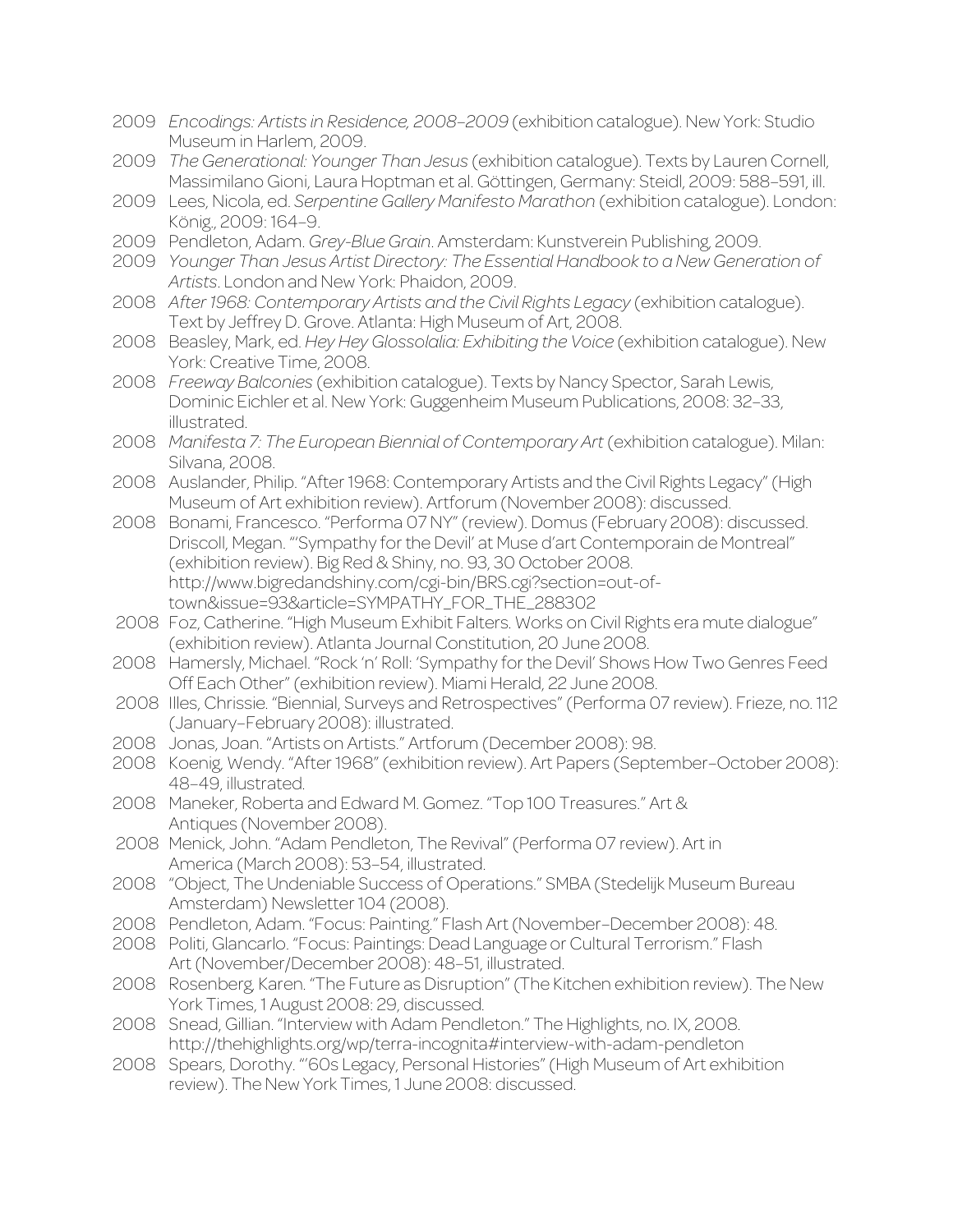- 2007 *Searching for Sebald: Photography after W.G. Sebald*. Edited by Lise Patt. Los Angeles: Institute of Cultural Inquiry, 2007.
- 2007 *Sympathy for the Devil: Art and Rock and Roll Since 1967* (exhibition catalogue). Texts by Dominic Molon, Bob Nickas, Richard Hell et al. Chicago: Museum of Contemporary Art, 2007: 68–69, illustrated; back cover.
- 2007 Cotter, Holland. "Art is Brief. You Just Have to Be There" (Performa 07 review). The New York Times, 9 November 2007: discussed.
- 2007 Donovan, Thom. "Context's Dream" (Performa 07 review). Wild Horses on Fire, 5 November 2007. http://whof.blogspot.com/2007/11/contexts-dream.html
- 2007 La Rocco, Claudia. "As Conceptual Art Evolves, One Mission is Unchanged: Keep Expanding the Possibilities" (Performa 07 review). The New York Times, 22 November 2007: discussed.
- 2007 Hannaham, James. "The Big Clean-Up" (Performa 07 review). The Village Voice, 6 November 2007: discussed.
- 2007 Lax, Thomas. "One to Watch [Adam Pendleton]." artkrush.com, 12 December 2007. http://artkrush.com/mailer/issue73/index.html#watch
- 2007 Midgette, Anne. "Peak Performances." Art + Auction 31, no. 2 (October 2007): 186, discussed.
- 2007 Neil, Jonathan. "Adam Pendleton" (Perry Rubenstein exhibition review). Modern Painters (February 2007): 93, illustrated.
- 2007 Saltz, Jerry. "The Year in Art: 6. Best Sequel—Performa 07" (review). New York, 17 December 2007: discussed.
- 2006 *Adam Pendleton: So I Independent in Georgia in the 90's*. New York and Paris: Yvon Lambert Gallery, 2006.
- 2006 Zieher, Scott. "His 19th Manifesto." Art Review (June/July 2006): 23, illustrated.
- 2005 Artner, Alan G. "Adam Pendleton" (Rhona Hoffman Gallery exhibition review). Chicago Tribune, 4 March 2005.
- 2005 Grabner, Michelle. "Adam Pendleton" (Rhona Hoffman Gallery exhibition review). artUS, no. 8 (May–June 2005), illustrated.
- 2005 Greco, Stephen. "Virginia Painter and Performance Artist Adam Pendleton's Big Time Sensuality." Trace (October 2005).
- 2005 Johnson, Ken. "Adam Pendleton: 'Deeper Down There'" (exhibition review). The New York Times, 20 May 2005
- 2005 Nusser, Madeline. "Adam Pendleton: Gorilla My Love" (exhibition review). Time Out Chicago, 3 March 2005.
- 2005 Robinson, Walter. "Weekend Update." artnet.com, 10 May 2005. http://www.artnet.com/Magazine/reviews/walrobinson/robinson5-10-05.asp
- 2005 *Double Consciousness: Black Conceptual Art Since 1970* (exhibition catalogue). Texts by Valerie Cassel Oliver, Franklin Simans. Houston: Contemporary Arts Museum, 2005.
- 2005 *Frequency* (exhibition catalogue). Text by David Drogin. New York: Studio Museum in Harlem, 2005: 70-1, illustrated.
- 2004 Ammirati, Domenick. "The Outlaw Series." ArtUS (April 2004).
- 2004 Hirsch, Faye. "Ballroom Marfa Launched." Art in America (July/August 2004).
- 2004 Johnson, Ken. "Black Milk: Theories of Suicide" (Marvelli Gallery exhibition review). The New York Times, 16 July 2004: discussed.
- 2004 Levin, Kim. "Voices Change." The Village Voice, 28 July 2004.
- 2004 Loiselle, Megan. "Interactive Art Comes to C-U" (Illinois Program for Research in the Humanities exhibition review).Daily Illini, 13 October 2004.
- 2004 Smith, Roberta. "Adam Pendleton: 'Being Here'" (exhibition review). The New York Times, 23 July 2004.